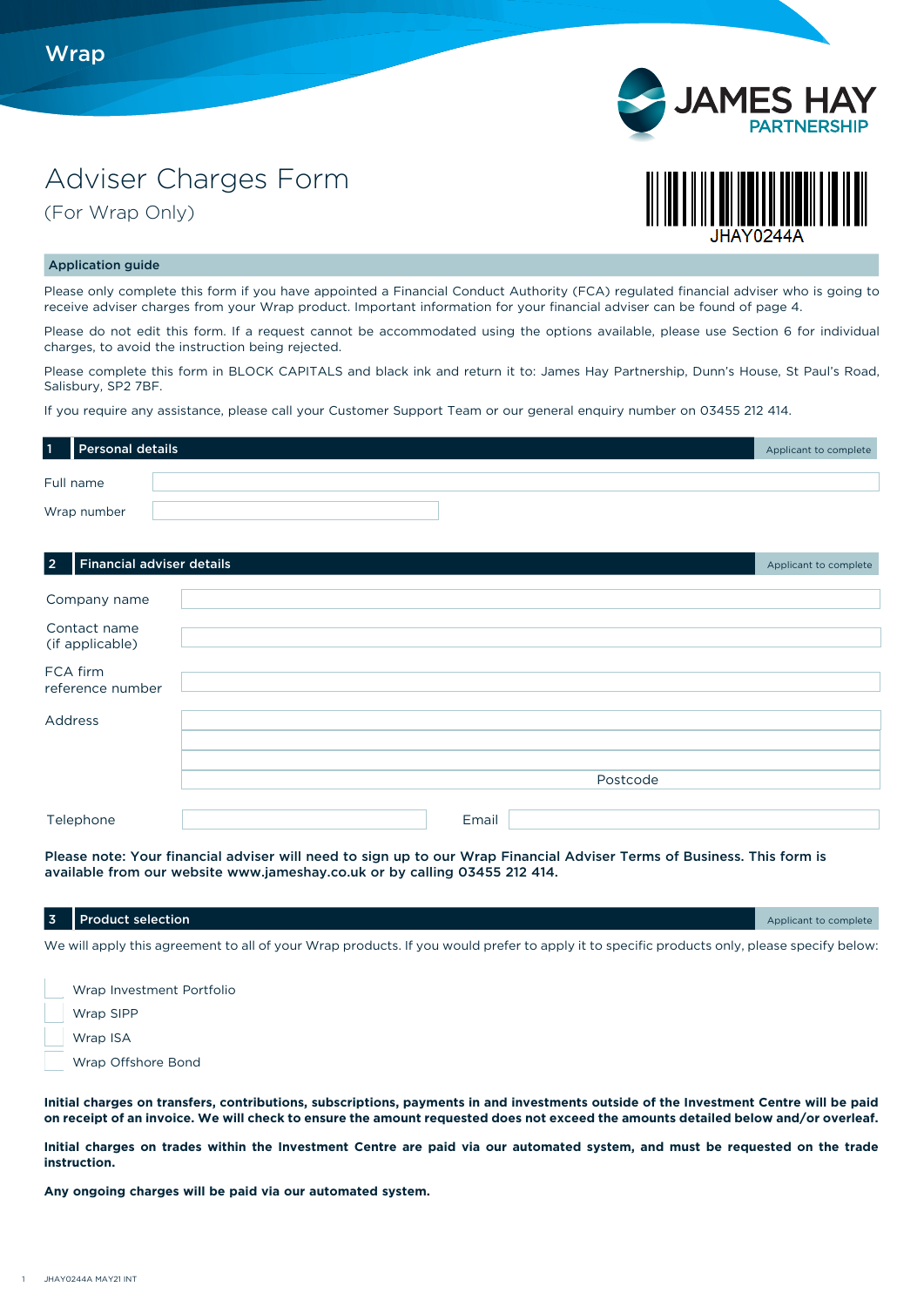| <b>Initial charges</b><br>4 |                                                                                           |                                                                                                                                        | Applicant to complete |
|-----------------------------|-------------------------------------------------------------------------------------------|----------------------------------------------------------------------------------------------------------------------------------------|-----------------------|
|                             |                                                                                           | Please note: The maximum initial adviser charge we will facilitate from the product is 5% (including VAT).                             |                       |
|                             | CONTRIBUTIONS/SUBSCRIPTIONS/PAYMENTS IN                                                   |                                                                                                                                        |                       |
| Percentage                  | %                                                                                         | of each contribution/subscription/payment in received                                                                                  |                       |
| <b>OR</b>                   |                                                                                           |                                                                                                                                        |                       |
| Fixed amount                | £                                                                                         | of each contribution/subscription/payment in received                                                                                  |                       |
|                             | for the charge to be calculated from the total amount after tax reclaim, please tick here | The above applies to single and regular payments, and will be calculated on the amount before any tax reclaim (for SIPPs). If you wish |                       |
| <b>TRANSFERS IN</b>         |                                                                                           |                                                                                                                                        |                       |
| Percentage                  | %                                                                                         | of each transfer received                                                                                                              |                       |
| <b>OR</b>                   |                                                                                           |                                                                                                                                        |                       |
| Fixed amount                | £                                                                                         | of each transfer received                                                                                                              |                       |
| <b>INVESTMENTS</b>          |                                                                                           |                                                                                                                                        |                       |
| Percentage                  | %<br>up to                                                                                | of each new investment into Investment Centre funds                                                                                    |                       |
|                             |                                                                                           |                                                                                                                                        |                       |

| Percentage   | up to     | $\%$ | of each new investment into assets held directly, or Specialist Investment<br>top ups |
|--------------|-----------|------|---------------------------------------------------------------------------------------|
| OR           |           |      |                                                                                       |
| Fixed amount | up to $E$ |      | of each new investment into assets held directly, or Specialist Investment<br>top ups |

**Please note: Any initial adviser charges for investments into Investment Centre funds should be stated on the trade instruction. All other initial adviser charges will be paid on receipt of an invoice.**

| 5a        |                        | Ongoing charges - to be paid from your James Hay product |      |                                                                                                       |      | Applicant to complete |
|-----------|------------------------|----------------------------------------------------------|------|-------------------------------------------------------------------------------------------------------|------|-----------------------|
|           |                        |                                                          |      | Please note: The maximum ongoing adviser charge to be facilitated must not exceed 7% (including VAT). |      |                       |
|           | Percentage             |                                                          | %    | of the value of your product, per annum                                                               |      |                       |
| <b>OR</b> |                        |                                                          |      |                                                                                                       |      |                       |
|           | Fixed amount per annum | -£                                                       |      | per annum                                                                                             |      |                       |
| <b>OR</b> |                        |                                                          |      |                                                                                                       |      |                       |
|           | Tiered percentage      |                                                          |      |                                                                                                       |      |                       |
| From      |                        | £0.00                                                    | to   | £                                                                                                     | take | %                     |
| From      |                        | £                                                        | to   | £                                                                                                     | take | %                     |
| From      |                        | £                                                        | to   | £                                                                                                     | take | %                     |
| From      |                        | £                                                        | to   | £                                                                                                     | take | %                     |
| Over      |                        | £                                                        | take | %                                                                                                     |      |                       |

# **Any ongoing adviser charges for your Wrap products will be automatically paid on a monthly basis.**

If you wish to **exclude** any asset groups from the calculations above, please specify below. Please note that we are unable to exclude individual investments or investment manager/stockbroker accounts.

All Investment Centre funds (including Managed Portfolio Panel)

All discretionary investment manager/stockbroker accounts

All non-discretionary investment manager/stockbroker accounts

Stocktrade/EQi

All commercial property

All other assets held directly within the product

Cash held in the product bank account

Cash held in the property bank account

Cash held with cash panel providers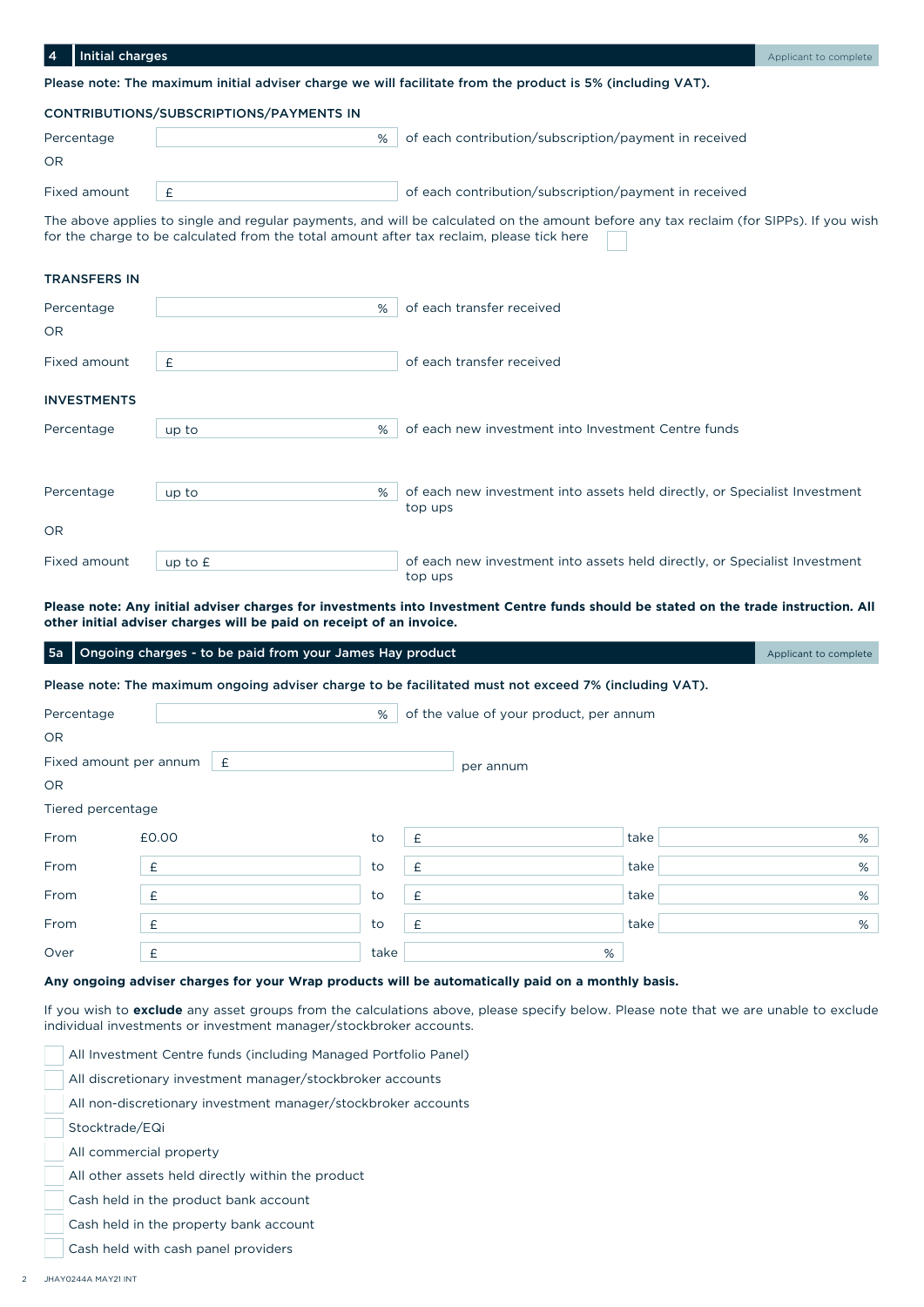| 5 <sub>b</sub> | Ongoing charges - to be paid by third parties        |                                                                                                                                   | Applicant to complete |
|----------------|------------------------------------------------------|-----------------------------------------------------------------------------------------------------------------------------------|-----------------------|
|                |                                                      |                                                                                                                                   |                       |
| Percentage     | %                                                    | per annum                                                                                                                         |                       |
|                |                                                      |                                                                                                                                   |                       |
| <b>OR</b>      |                                                      |                                                                                                                                   |                       |
|                |                                                      |                                                                                                                                   |                       |
| Fixed amount   | £                                                    | per annum                                                                                                                         |                       |
|                |                                                      |                                                                                                                                   |                       |
|                | The frequency will be determined by the third party. |                                                                                                                                   |                       |
|                |                                                      | For future investments, any ongoing charge that is to be paid by a third party should be requested on the trade instruction.      |                       |
|                |                                                      | If you would like a third party to charge at the above rate on any existing investments held, please specify which parties below: |                       |
|                |                                                      |                                                                                                                                   |                       |
| All            |                                                      |                                                                                                                                   |                       |
| <b>OR</b>      |                                                      |                                                                                                                                   |                       |
|                | Specific third parties named below:                  |                                                                                                                                   |                       |
|                |                                                      |                                                                                                                                   |                       |
|                |                                                      |                                                                                                                                   |                       |
|                |                                                      |                                                                                                                                   |                       |
|                |                                                      |                                                                                                                                   |                       |
|                |                                                      |                                                                                                                                   |                       |

#### Please note: The maximum ongoing adviser charge to be facilitated must not exceed 7% (including VAT).

| 6 | One-off charge                                |                                                                                                                                     | Applicant to complete |
|---|-----------------------------------------------|-------------------------------------------------------------------------------------------------------------------------------------|-----------------------|
|   | them will need to be included with this form. | If you wish for a one-off charge to be paid to your financial adviser, please confirm the amount and product below. An invoice from |                       |
|   | One-off amount (to be invoiced) $\mathbf{f}$  |                                                                                                                                     |                       |

Wrap Investment Portfolio

Wrap SIPP

Wrap ISA

Wrap Offshore Bond

If no option is selected, the charge will be paid from the product named on the invoice.

**Please note: Only SIPP related charges can be paid from the SIPP.**

| 7 Declaration                                                                                      | Applicant to complete |
|----------------------------------------------------------------------------------------------------|-----------------------|
| I authorise James Hay Partnership to pay charges to my financial adviser as detailed in this form. |                       |

I confirm that my financial adviser has provided me with a key features illustration in respect of these adviser charges.

I agree that it is my responsibility to inform you in writing if I wish for these payments to stop, or if I change or remove my financial adviser.

I confirm that this agreement replaces any existing agreements that have been set up previously.

Applicant's name

Applicant's signature

| Date | $\sim$ | М | М | $\check{~}$ | $\checkmark$ | v | $\checkmark$ |
|------|--------|---|---|-------------|--------------|---|--------------|